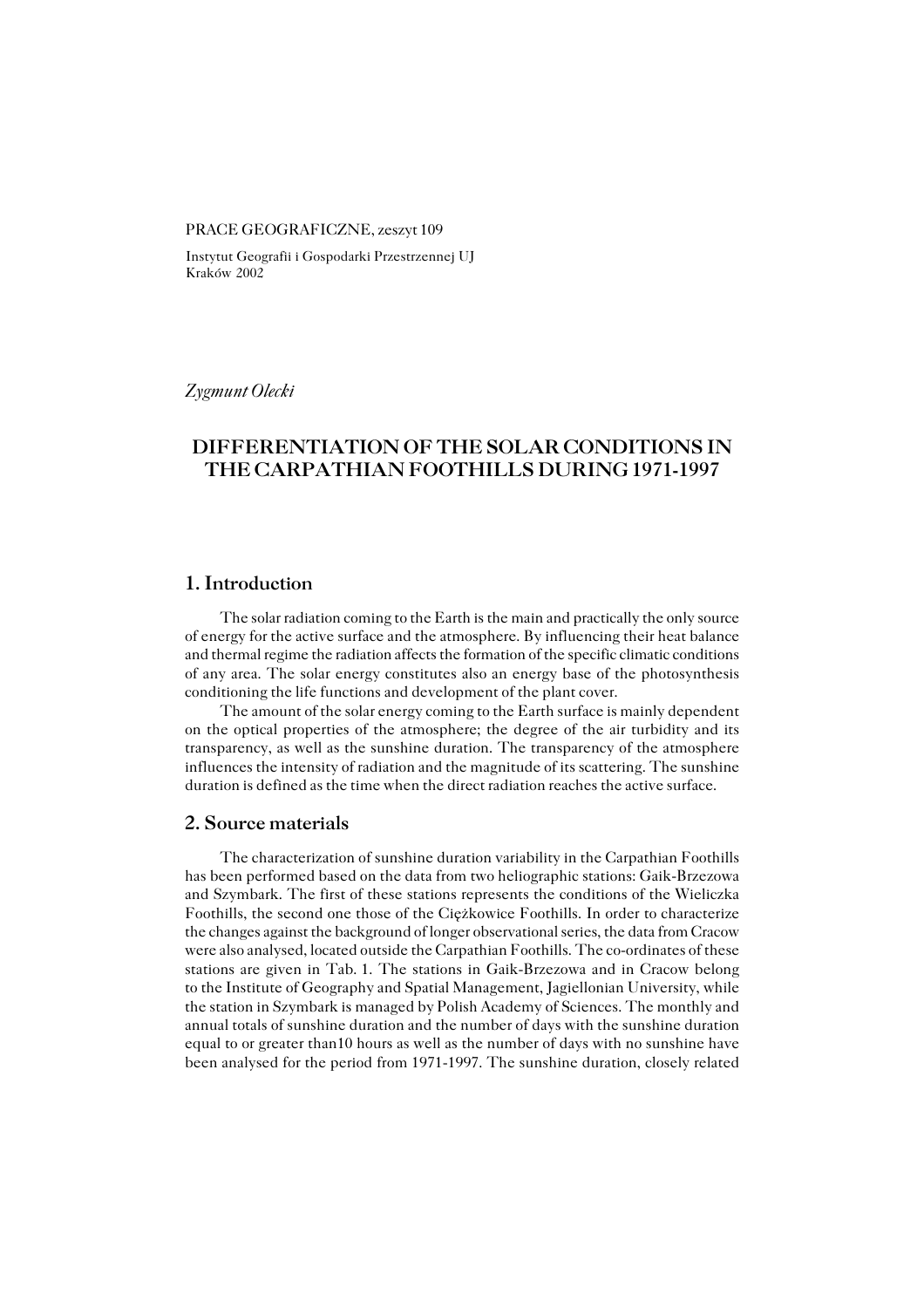| от пеноgraрніе stations |               |         |         |
|-------------------------|---------------|---------|---------|
| <b>Stations</b>         | a s I.<br>(m) | φ       | λ       |
| Kraków                  | 206           | 50°04'  | 19 °58' |
| Gaik<br>-Brzezowa       | 302           | 49 °52' | 20 °04' |
| Szymhark                | マクら           |         |         |

Tab. 1. Geographical characteristics of heliographic stations

to the magnitude of the cloudiness, is highly variable both in the diurnal and annual course. It is also subject to the large oscillations from the year to year. Thus, in order to characterise the changes in sunshine duration in the period from 1971−1997 it is desirable to present it against the background of a longer period. This approach is facilitated by the very long series of the sunshine duration records collected in Cracow since 1881 (Karliński 1898; Gorczyński 1910). Using the relation between the cloudiness

and the relative sunshine duration M.Morawska (1963) extended this series by 25 years – back to 1859, thus, at present it covers ca 140 years.

The results of the measurements performed in the years from 1971−1997 in Gaik− Brzezowa at noon of the local time have been used for characterising the radiation conditions. The measurements have been carried out using the thermo−electrical actinometric equipment: the intensity of the direct solar radiation – with Sawinow− Janiszewski actinometer AT−50, and the scattered and reflected radiation – with Janiszewski pyranometer M−80. The total radiation at the horizontal surface has been calculated as the sum of the direct and scattered radiation, while the radiation absorbed by the active surface – as the difference between the total and reflected radiation.

### **3. Multi−annual variability in sunshine duration**

In southern Poland, located at the latitude between 49°-51°N, the annual totals of potential astronomically available sunshine duration are within the limits of 4472− 4479 hours, changing in the particular seasons from 792-814 in winter and 980-987 hours in autumn to 1255−1265 hours in spring and 1416−1442 hours in summer. In the annual course, July is the month of the largest potentially available number of hours with the sunshine amounting to 487−497, while the lowest monthly sum of the potential astronomically available sunshine duration decreases to 248−258 hours.

According to M.Kuczmarski the real sunshine duration in southern regions of Poland has the largest spatial differentiation in the country. That is the effect of the very diversified relief of this region. When analysing the annual totals of sunshine duration from the years 1961−1970, M.Kuczmarski (1979) states that there is an increase in the number of hours with the sunshine from 1500 in the western part to over 1600 in the eastern part of this region. He is of opinion that the reason behind it might be the prevailing influence of the oceanic climate in the western part of the region and of the continental one in the eastern part of the region.

#### **3.1. Monthly, seasonal and annual totals**

The mean annual total of sunshine duration in Cracow from the period 1881−1997 reaches  $34.6\%$  of the potentially available sunshine duration for  $50^{\circ}$ N latitude and amounts to 1548.7 hours. From the analysis of the mean annual totals of sunshine duration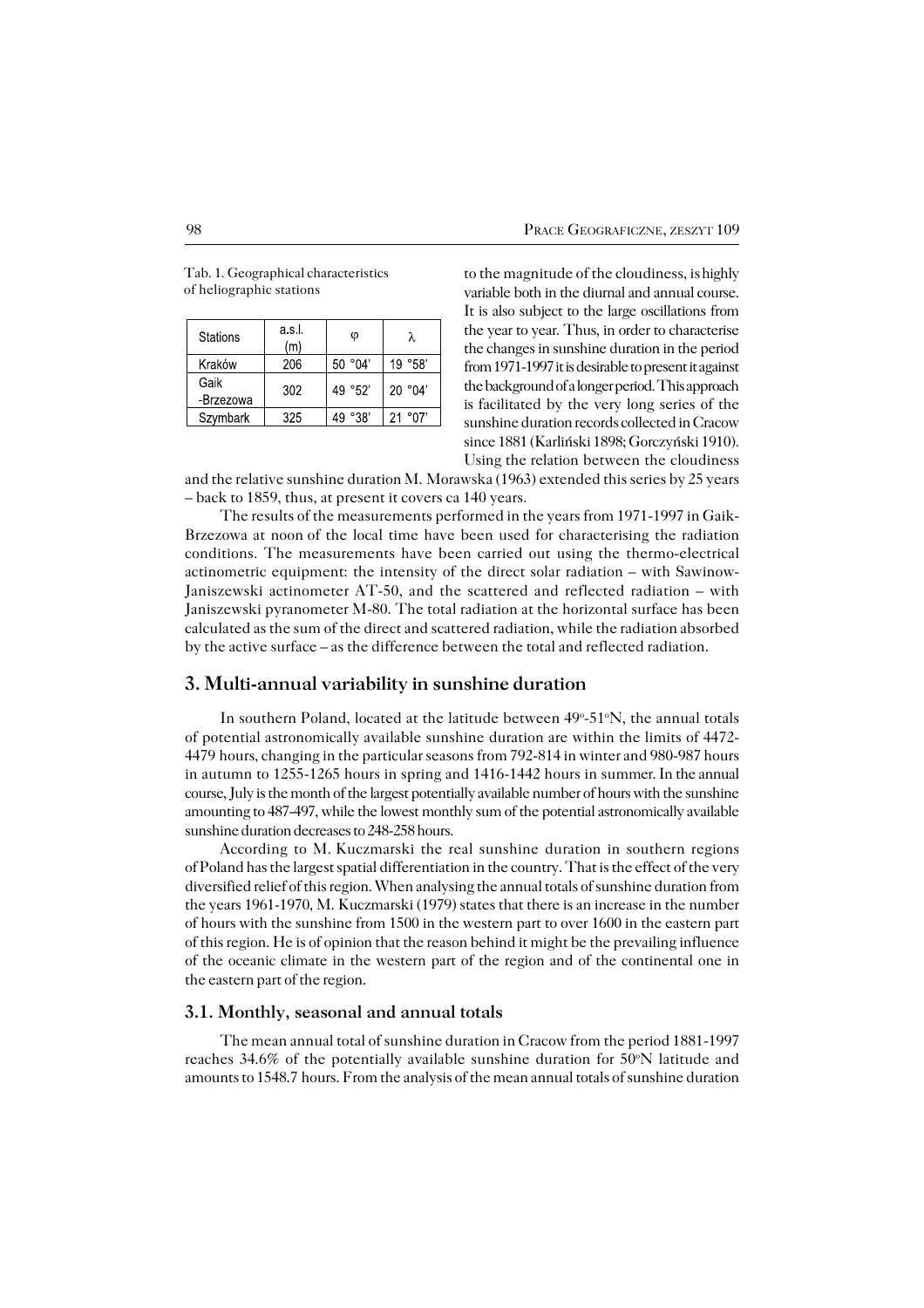in the subsequent 10−year periods it results that the most sunny was the period from 1881−1890, and especially the decade of 1941−1950 when the average number of hours with the sunshine exceeded 1700 (Tab.2). The year of 1943 was extremely sunny. The annual total of sunshine duration reached 1920.4 hours, i.e. 43% of the potentially available values, and so it was the highest value recorded in Cracow in the examined period. Such a high sum of the hours with sunshine resulted from a high, over 660−hour sunshine duration of the spring months (March−May) and that of the summer months (June−August) with over 690hours. When comparing with the potential sunshine duration available in these seasons, it amounted to 53% and 48%, respectively.

The least favourable solar conditions during the whole period from 1881−1997 occurred during 1971−1980. The mean annual total of sunshine duration was almost 225hours lower when comparing with the mean of the multi−annual period, and amounted only to 1324.4hours (Tab.2). The year of 1980, when the annual total of sunshine duration was 1067.2, i.e. declined below 24% of the potentially available sunshine duration, turned out to be particularly unfavourable. The annual total of sunshine duration, over 480 hours lower than the mean multi-annual total, was the result of the small number of hours with the sunshine in all the seasons of this year. The sunshine duration of the summer months was only 407.6 hours, and that of spring months  $-338.8$  hours. That is only 28.5% and 27%, respectively, of the values potentially available for this latitude. Autumn and winter were characterised by the small number of the sunshine hours, i.e. 223.6 and 97.2, respectively, which is only 23% of the potentially available sunshine duration in the first case, and 12% – in the second case.

When analysing the annual course of the sunshine duration totals in Cracow in the years from 1881−1997 two periods with high values, with the annual totals of sunshine duration usually 100−150 higher than the multi−annual mean, can be distinguished. The first of these subperiods occurred in the last 20 years of the  $19<sup>th</sup>$  century, while the second period was during 1940−1950. In the initial years of the 20<sup>th</sup> century a gradual decrease in sunshine duration took place, so the annual totals of the decade from 1910− 1940 became similar to the mean multi−annual total. Since 1950 a significant decline in sunshine duration has been observed. In the recent period the annual totals of sunshine duration were even 200hours lower than the multi−annual mean (Obrębska−Starklowa *et al.* 1994).

In general, the sunshine duration in Cracow shows a declining tendency, which coincides with that in Central Europe (Brazdil 1991). Thus, the period from 1971−1997, examined in this paper, corresponds to the period of the lowest sunshine duration in the whole period from 1881−1997.

The mean annual sunshine duration in the studied part of the Carpathian Foothills of the period from 1971−1997 reached 1473.9hours in Gaik−Brzezowa and 1423.6hours in Szymbark, but it was slightly higher than in Cracow - 1412.3 hours (Tab. 3). In particular years the annual sunshine duration totals were subjected to large variations. The lowest sunshine duration in the whole area was recorded in 1980. At that time it reached 25− 27% of the potentially available sunshine duration and amounted to 1222.2hours in Gaik−Brzezowa and 1137.8hours in Szymbark, but only 1067.2hours in Cracow (Tab.3). The most favourable sunshine duration conditions in the Carpathian Foothills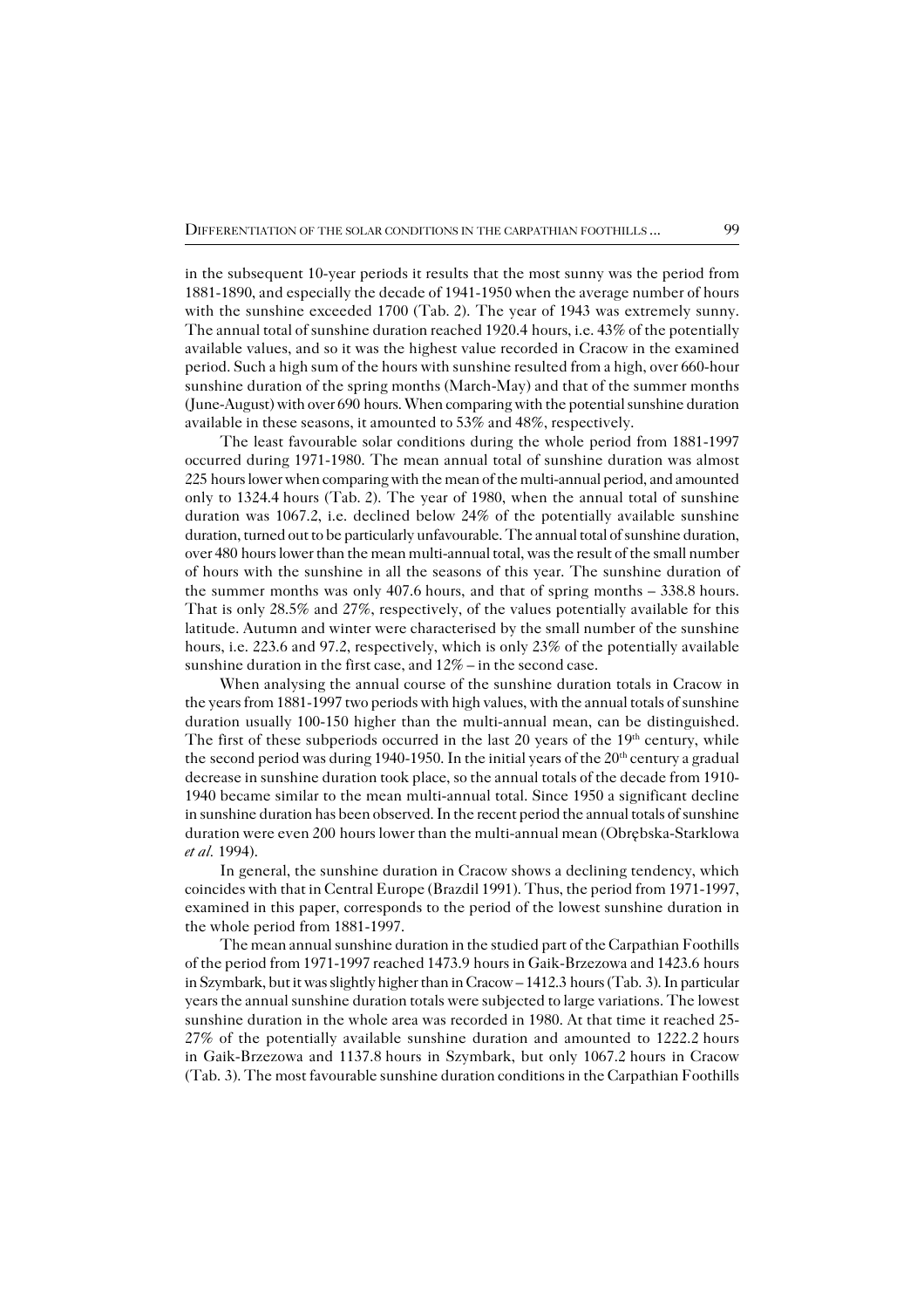| Period<br>of observations                                                                                 | Jan                     | Feb        | Mar        | Apr          | May            | Jun          | Jul           | Aug          | Sep        | Oct         | Nov        | Dec       | Year           |
|-----------------------------------------------------------------------------------------------------------|-------------------------|------------|------------|--------------|----------------|--------------|---------------|--------------|------------|-------------|------------|-----------|----------------|
| 1881-1890                                                                                                 | 644                     | 912        | 116.4      | 172.8        | 223.2          | 212.9        | 242.1         | 219.4        | 173.0      | 903         | 613        | 46.5      | 17134          |
| 1891-1900                                                                                                 | 537                     | 725        | 117.0      | 151.6        | 192.0          | 213.3        | 224 5         | 218.7        | 174 1      | 1142        | 618        | 443       | 16377          |
| 1901-1910                                                                                                 | 650                     | 698        | 1094       | 147.0        | 222.6          | 202.0        | 230.7         | 205.4        | 159.0      | 112.2       | 567        | 400       | 1620.0         |
| 1911-1920                                                                                                 | 51.7                    | 84 1       | 1084       | 1475         | 212.6          | 214.6        | 1966          | 186.4        | 1489       | 103.0       | 587        | 338       | 15464          |
| 1921-1930                                                                                                 | 498                     | 677        | 124.4      | 141.0        | 198.8          | 1939         | 2319          | 1978         | 142.1      | 110.3       | 504        | 326       | 15408          |
| 1931-1940                                                                                                 | 43.2                    | 612        | 1152       | 159.4        | 200.1          | 2222         | 229.7         | 176.1        | 157.7      | 99.1        | 614        | 312       | 15565          |
| 1941-1950                                                                                                 | 489                     | 616        | 1222       | 166.2        | 2406           | 231.0        | 236.7         | 234.1        | 1842       | 1208        | 413        | 433       | 17308          |
| 1951-1960                                                                                                 | 42.8                    | 55.4       | 113.1      | 149.5        | 188.6          | 198.7        | 2198          | 209.9        | 156.8      | 1111        | 48.0       | 369       | 530.6          |
| 1961-1970                                                                                                 | 38.5                    | 492        | 883        | 147.8        | 172.8          | 2097         | 211.2         | 1829         | 152.1      | 1044        | 453        | 284       | 1430.8         |
| 1971-1980                                                                                                 | 356                     | 543        | 900        | 1252         | 174.6          | 189.4        | 180.5         | 1849         | 117.2      | 908         | 473        | 34.7      | 1 3 2 4 4      |
|                                                                                                           |                         |            |            |              |                |              |               |              |            |             |            |           |                |
| 1981-1990                                                                                                 | 459                     | 640        | 883        | 1283         | 197.8          | 177.8        | 218.7         | 195.2        | 116.9      | 113.1       | 516        | 324       | 14299          |
| Tab. 3. Monthly and yearly sums of sunshine duration (in hours) in the years 1971-1997<br><b>Stations</b> | Jan                     | Feb        | Mar        | Apr          | May            | Jun          | Jul           | Aug          | Sep        | Oct         | Nov        | Dec       | Year           |
|                                                                                                           |                         |            |            |              |                | mean         |               |              |            |             |            |           |                |
| Kraków                                                                                                    | 434                     | 61.5       | 90.5       | 130.5        | 187.1          | 1928         | 2099          | 194.5        | 1194       | 998         | 492        | 335       | 14123          |
| Gaik-Brzezowa                                                                                             | 57.1                    | 752        | 104.7      | 129.2        | 180.5          | 185.5        | 2063          | 1980         | 1247       | 108.0       | 598        | 44.9      | 1473.9         |
| Szymbark                                                                                                  | 605                     | 714        | 107.3      | 124.3        | 1724           | 171.0        | 1902          | 1864         | 1244       | 1072        | 612        | 473       | 1423.6         |
|                                                                                                           |                         |            |            |              |                | maximum      |               |              |            |             |            |           |                |
| Kraków                                                                                                    | 809                     | 1196       | 142.0      | 198.6        | 248.6          | 2688         | 3258          | 2773         | 178.0      | 147.0       | 795        | 647       | 16647          |
| Gaik-Brzezowa                                                                                             | 998                     | 1164       | 156.7      | 180.4        | 239.5          | 259.6        | 311.1         | 269.1        | 191.4      | 154.8       | 101.5      | 118.1     | 1708.9         |
| Szymbark                                                                                                  | 96.7                    | 1375       | 1757       | 1774         | 247.2          | 244.9        | 2913          | 2538         | 199.9      | 151.0       | 1063       | 122.4     | 1656.0         |
|                                                                                                           |                         |            |            |              |                | minimum      |               |              |            |             |            |           |                |
| Kraków<br>Gaik-Brzezowa                                                                                   | 17 <sub>2</sub><br>32 2 | 234<br>303 | 454<br>590 | 83.0<br>83.1 | 128.1<br>131.2 | 1203<br>1019 | 103.3<br>1162 | 1304<br>1460 | 396<br>352 | 537<br>44.7 | 167<br>199 | 90<br>169 | 10672<br>12222 |

| <b>Stations</b> | Jan     | Feb   | Mar             | Apr   | Mav   | Jur            | Jul   | Aug             | Sep             | Oct   | Nov       | Dec  | Year   |  |
|-----------------|---------|-------|-----------------|-------|-------|----------------|-------|-----------------|-----------------|-------|-----------|------|--------|--|
| mean            |         |       |                 |       |       |                |       |                 |                 |       |           |      |        |  |
| Kraków          | 43.4    | 61.5  | 90 <sub>5</sub> | 130.5 | 187.  | 1928           | 209.9 | 194.5           | 119.4           | 99.8  | 492       | 33.5 | 14123  |  |
| Gaik-Brzezowa   | 57.7    | 752   | 104.            | 129.2 | 180.5 | 185.5          | 2063  | 198.0           | 124.            | 1080  | 598       | 449  | 14739  |  |
| Szymbark        | 60 5    | 714   | 107.3           | 124 3 | 1724  | 171<br>$\cdot$ | 1902  | 1864            | 1244            | 1072  | 61 2      | 473  | 14236  |  |
|                 | maximum |       |                 |       |       |                |       |                 |                 |       |           |      |        |  |
| Kraków          | 809     | 119.6 | 142.0           | 198.6 | 248.6 | 268.8          | 3258  | 2773            | 1780            | 147.0 | 795       | 64   | 16647  |  |
| Gaik-Brzezowa   | 998     | 1164  | 156.            | 1804  | 239.5 | 2596           | 311.1 | 269.1           | 1914            | 154.8 | -5<br>101 | 18.1 | 1708.9 |  |
| Szymbark        | 96.7    | 1375  | 175.            | 1774  | 247.2 | 2449           | 2913  | 2538            | 1999            | 1510  | 1063      | 1224 | 16560  |  |
|                 |         |       |                 |       |       | minimum        |       |                 |                 |       |           |      |        |  |
| Kraków          | 172     | 234   | 45.4            | 830   | 128.  | 120.3          | 1033  | 1304            | 39.6            | 53.7  | 167       | 9.0  | 1067.2 |  |
| Gaik-Brzezowa   | 32 2    | 303   | 590             | 83.1  | 131.2 | 1019           | 162   | 1460            | 35 <sub>2</sub> | 44 7  | 199       | 169  | 12222  |  |
| Szymbark        | 275     | 369   | 580             | 773   | 123   | 100.0          | 956   | 17 <sub>7</sub> | 363             | 41.8  | 294       | 200  | 11378  |  |

 $\overline{\phantom{a}}$ RACE GEOGRAFICZNE,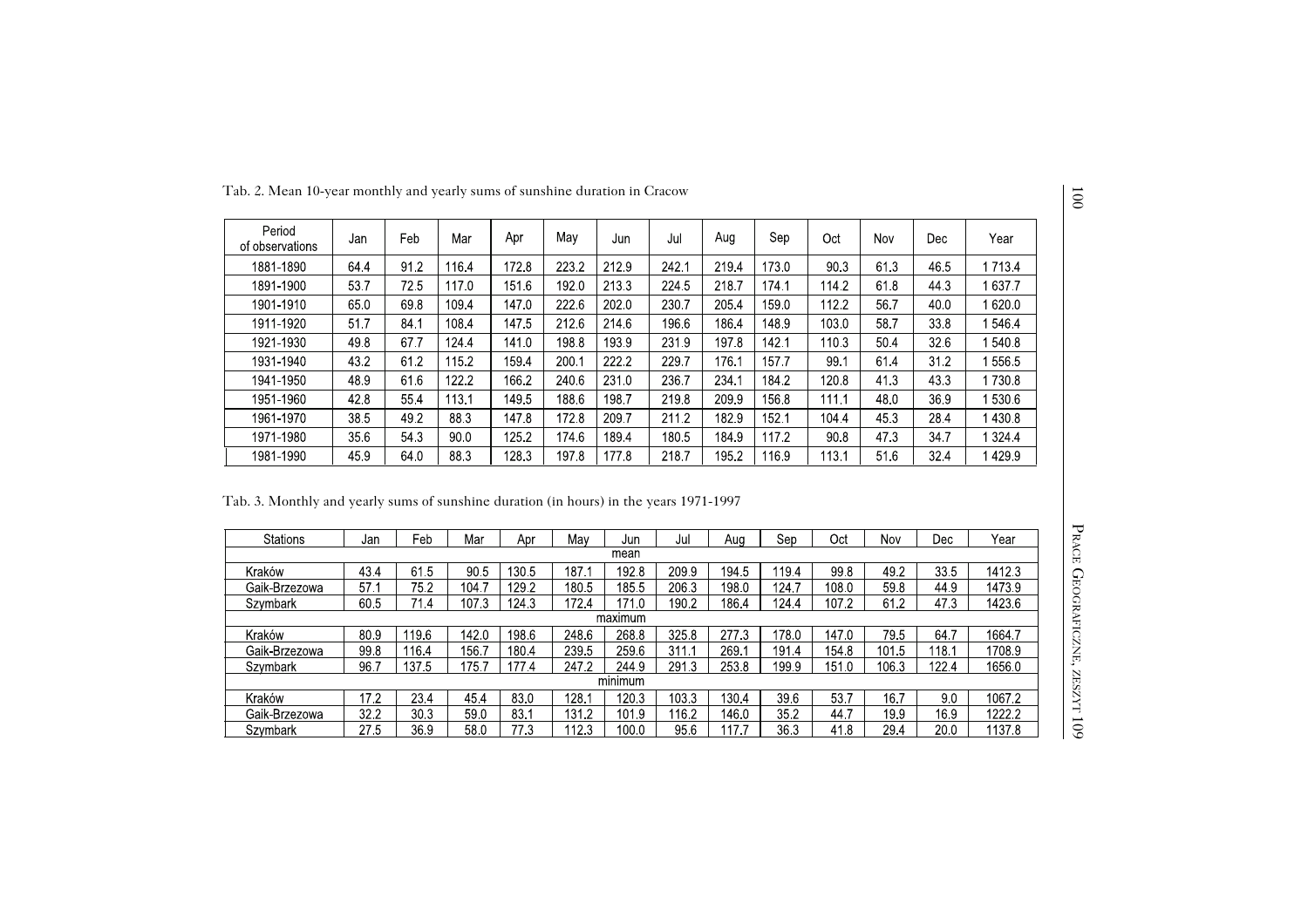occurred in 1982. Then, the annual sunshine duration total was 1708.9 hours in Gaik-Brzezowa, 1656.6 hours in Szymbark, i.e. 37-38% of the sum available at this latitude. The slightly smaller sunshine duration reaching almost 1675 hours occurred in Gaik-Brzezowa in 1983, and that of 1644.5 and 1640.3 hours – in 1976 and 1986, respectively. In Szymbark the years of 1976 and 1986 also manifested in the high annual totals that amounted to 1629.6 hours in the first case, 1624.6 hours in the second case.

In the annual course, the mean monthly sunshine duration totals vary within the limits of ca. 33 hours in December to almost 210 hours in July (Tab. 3), which is  $13\%$ and 43% of the potentially available monthly totals, respectively. The Carpathian Foothills are characterised by a more favourable sunshine duration conditions than the municipal region of Cracow. The monthly sums of sunshine duration vary from 45 in Gaik−Brzezowa and 47 in Szymbark in December, to ca 190 in Szymbark and 206 in Gaik−Brzezowa in July.

In December the lowest sums of sunshine duration occurred in the Carpathian Foothills in 1988, and amounted to 16.9hours in Gaik−Brzezowa and to 20.0 hours in Szymbark, but in the case of Cracow they only reached 9.0hours in 1982. The most sunny December was recorded in the whole region in 1972 when the records were: 122.4hours in Szymbark, 118.1hours in Gaik−Brzezowa and 67.4hours in Cracow (Tab.3).

The most sunny month of the year and, simultaneously, very variable one is July when the maximum monthly sunshine duration totals can exceed 300 hours but they can also decrease to below 100hours. During the period from 1971−1997 the largest sums of sunshine duration in July occurred in 1994 and 1995. In these years, the July sunshine duration in Cracow amounted to 325.8 and to 310.0 hours, respectively. In Gaik−Brzezowa the sunshine duration was only slightly smaller and reached 310.3 and 311.1 hours in the same years, but in Szymbark the appropriate values were 291.3 and 276.8hours. The exceptionally low sunshine duration was in July 1980. The number of hours with the sunshine decreased to 116.2 in Gaik−Brzezowa, 103.3hours in Cracow and 95.6hours in Szymbark (Tab.3). That is only 20−23% of the sunshine duration potentially available in this month. The very low sunshine duration in July1980 as well as in the other months of the summer season, when the number of hours with the sunshine reached slightly above 20% of the potentially available sunshine duration, made the year of 1980 to be characterised by the lowest number of the sunshine hours in the whole period from 1971−1997.

Based on the analysis of the mean and extreme monthly sunshine duration totals it is evident that in Szymbark the sunshine duration in the winter months is slightly higher, and in the summer months slightly lower than in Gaik−Brzezowa. That is undoubtedly the result, as suggested by M.Kuczmarski (1979) of the features of the continental climate increasing its effects eastward.

#### **3.2 Number of days with the sunshine duration ≥ 10.0 hours**

Theoretically, the days with the sunshine duration reaching 10 hours can occur at this latitude from a mid−February till the end of October. In practice, they occur from March until September, and only in Gaik−Brzezowa one such a day was recorded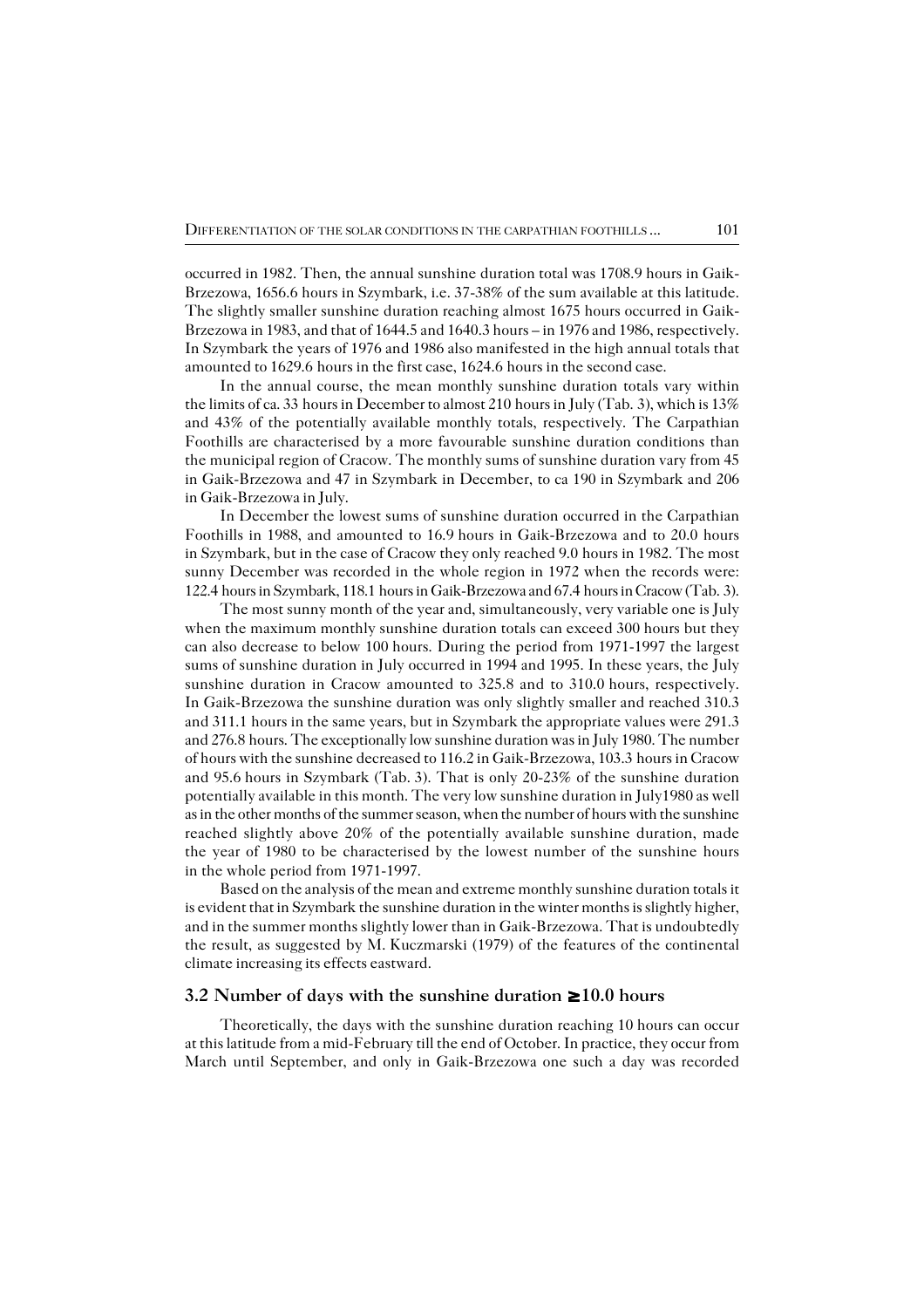in February and one in October during the whole period from 1971−1997. In the full summer season, the average diurnal sunshine duration varies within the limits of 5.9− 6.6hours, but the maximum diurnal totals can reach 12.5−14.5hours or even exceed 15hours (Olecki, Rauczyńska−Olecka, 1999).

The days when the sunshine duration is equal to or greater than 10 hours occur rarely in this region. Their annual mean varies from 32 days in Szymbark to almost 38 days in Cracow, i.e. only 9−10% of the days during the year. In particular years this number, however, can vary in a wide range, from ca 20 to over 50days (Tab.4). The particularly low numbers of the days with the sunshine duration exceeding 10 hours occurred in 1980 and 1989. The years of 1976, 1994 and 1995 were characterised by their large numbers.

| <b>Stations</b> | Jan            | Feb            | Mar            | Apr            | May            | Jun          | Jul            | Aug | Sep          | Oct            | Nov            | Dec          | Year |  |
|-----------------|----------------|----------------|----------------|----------------|----------------|--------------|----------------|-----|--------------|----------------|----------------|--------------|------|--|
| mean            |                |                |                |                |                |              |                |     |              |                |                |              |      |  |
| Kraków          | $\mathbf{r}$   | ٠              | 0.1            | 3.6            | 7.8            | 7.8          | 93             | 8.5 | 0.7          | $\mathbf{r}$   | $\blacksquare$ | $\bullet$    | 378  |  |
| Gaik-Brzezowa   | $\blacksquare$ | ٠              | 0.1            | 25             | 69             | 7.2          | 87             | 87  | 1.3          | $\blacksquare$ | $\mathbf{r}$   | $\bullet$    | 354  |  |
| Szymbark        | $\blacksquare$ |                | 0.3            | 3.3            | 6.5            | 6.<br>-4     | ' 5<br>7       | 7.6 | 09           | $\blacksquare$ | $\mathbf{r}$   | $\mathbf{r}$ | 32.1 |  |
|                 | maximum        |                |                |                |                |              |                |     |              |                |                |              |      |  |
| Kraków          | $\mathbf{r}$   |                | 2              | 11             | 13             | 15           | 19             | 15  | 4            | $\blacksquare$ | $\blacksquare$ | $\bullet$    | 51   |  |
| Gaik-Brzezowa   | $\mathbf{r}$   |                | $\overline{2}$ | 10             | 13             | 15           | 18             | 13  | 5            | 4              | $\mathbf{r}$   | $\bullet$    | 54   |  |
| Szymbark        | $\blacksquare$ |                | 2              | 8              | 16             | 14           | 17             | 13  | 3            | $\blacksquare$ | $\blacksquare$ | $\mathbf{r}$ | 54   |  |
|                 |                |                |                |                |                | minimum      |                |     |              |                |                |              |      |  |
| Kraków          | $\mathbf{r}$   | $\bullet$      | $\mathbf{r}$   | $\bullet$      | 2              | 3            | $\blacksquare$ | 4   | $\bullet$    | $\mathbf{r}$   | $\blacksquare$ | $\bullet$    | 19   |  |
| Gaik-Brzezowa   | $\blacksquare$ | $\mathbf{r}$   | $\mathbf{r}$   |                | 4              | $\mathbf{r}$ | 1              | 4   | $\mathbf{r}$ | $\blacksquare$ | $\mathbf{r}$   | $\bullet$    | 21   |  |
| Szymbark        | $\mathbf{r}$   | $\blacksquare$ | $\mathbf{r}$   | $\blacksquare$ | $\blacksquare$ | $\mathbf{r}$ |                | 4   | $\mathbf{r}$ | $\mathbf{r}$   | $\blacksquare$ | $\mathbf{r}$ | 18   |  |

Tab. 4. Monthly and yearly number of days with sunshine duration  $\geq 10.0$  hours in the years 1971−1997

During the year, the days with the sunshine duration exceeding 10 hours concentrate in the period from May to August with the maximum in July. In these months, the number of the days with the sunshine duration exceeding 10 hours reached 17−19 days in certain years. Simultaneously, the years when such days did not occur in July at all or occurred only sporadically were also observed.

#### **3.3 Number of days without the sunshine**

The days without the sunshine happen to occur in the examined area 2.5 times as often as the days with the high diurnal sunshine duration totals. Their mean annual number is poorly differentiated and varies from about 86 days in Szymbark to 89 days in Gaik−Brzezowa. On the other hand, the frequency of the days without the sunshine varies in a wide range in the particular years. In some years, such days amount only to 60− 70, while in others – reach even to 108−109, which is 17−19% and 30% of all the days in the year in the first and second case, respectively (Tab.5).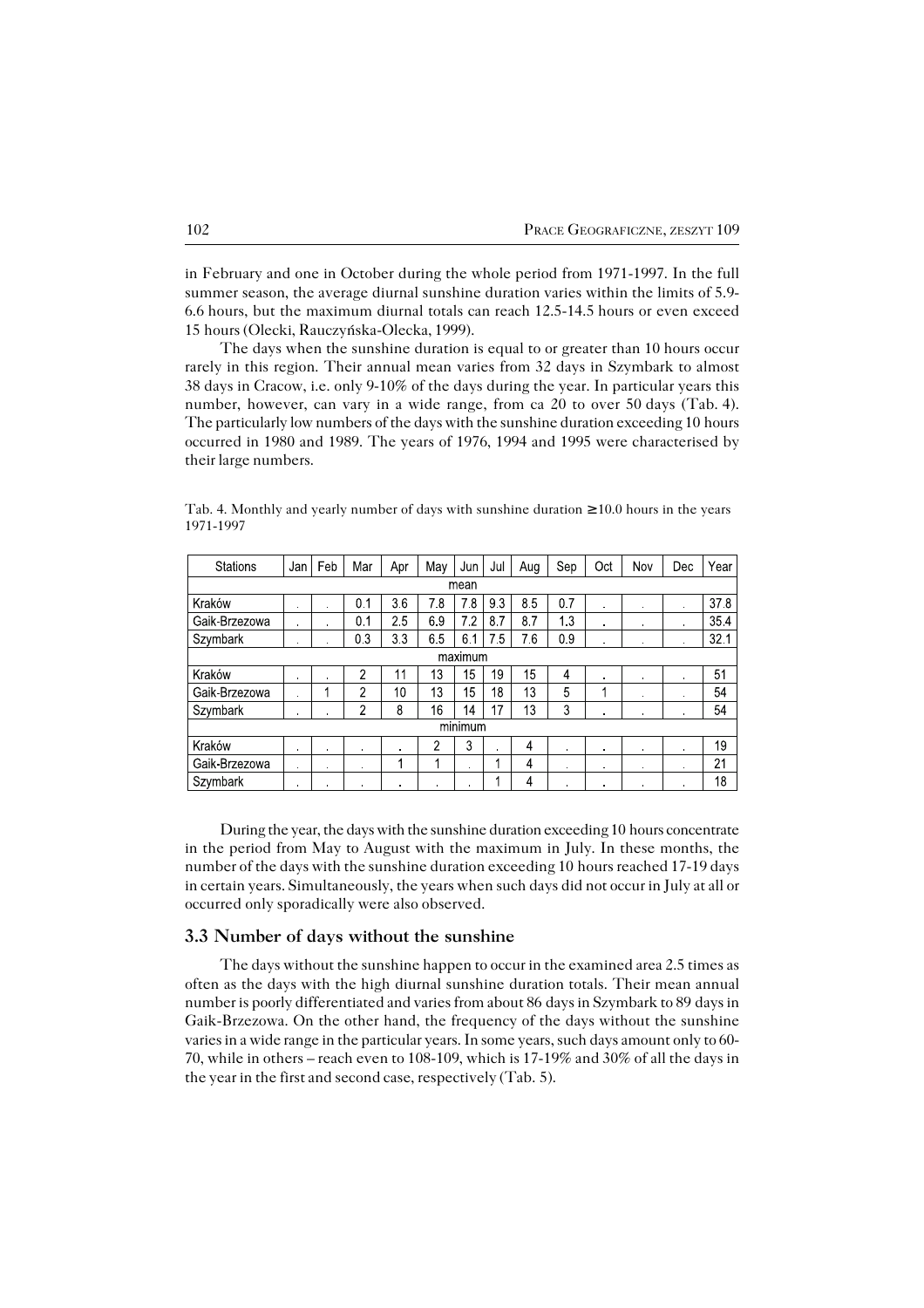| <b>Stations</b> | Jan  | Feb              | Mar | Apr | May            | Jun            | Jul            | Aug          | Sep            | Oct | Nov             | Dec  | Year |
|-----------------|------|------------------|-----|-----|----------------|----------------|----------------|--------------|----------------|-----|-----------------|------|------|
| mean            |      |                  |     |     |                |                |                |              |                |     |                 |      |      |
| Kraków          | 143  | 99               | 7.5 | 50  | 38             | 2.8            | 17             | 26           | 52             | 63  | 12 <sub>5</sub> | 16.1 | 87.7 |
| Gaik-Brzezowa   | 13.1 | 9.7              | 7.3 | 59  | 4.1            | 3 <sub>1</sub> | 2.7            | 3.0          | 6 <sub>1</sub> | 66  | 12.2            | 154  | 892  |
| Szymbark        | 115  | 9 <sub>1</sub>   | 7.2 | 60  | 4.1            | 37             | 28             | 33           | 5.1            | 69  | 112             | 149  | 859  |
|                 |      |                  |     |     |                | maximum        |                |              |                |     |                 |      |      |
| Kraków          | 23   | 17               | 14  | 12  | 11             |                | 6              |              | 15             | 13  | 19              | 23   | 108  |
| Gaik-Brzezowa   | 24   | 15 <sub>15</sub> | 13  | 13  | 11             | 7              |                |              | 16             | 13  | 20              | 22   | 109  |
| Szymbark        | 21   | 14               | 13  | 11  | 12             | 12             |                | 10           | 14             | 12  | 19              | 22   | 109  |
|                 |      |                  |     |     |                | minimum        |                |              |                |     |                 |      |      |
| Kraków          | 4    | 2                | 2   | 2   | 4              | $\mathbf{r}$   | $\blacksquare$ | $\mathbf{r}$ |                |     | 4               | 8    | 61   |
| Gaik-Brzezowa   | 6    | 4                | 3   | 2   | 1              | $\mathbf{r}$   | $\bullet$      | $\mathbf{r}$ | 2              | 2   | 2               | 6    | 69   |
| Szymbark        | 3    | 2                | 3   | 2   | $\blacksquare$ | $\mathbf{r}$   | $\bullet$      | $\mathbf{r}$ | $\blacksquare$ | 2   | 5               | 5    | 98   |

Tab. 5. Monthly and yearly number of days without sunshine in the years 1971−1997

When considering the annual course, the largest number of the days without the sunshine occurs from November till February with the maximum in December when their average number reaches 15 and, in certain cases, can even exceed 20 days. In summer season the number of the days without the sunshine decreases significantly, and from May till August declines even down to 2−4 days or they do not occur at all in the particular years. When analysing the mean and the maximum monthly sums of the days without the sunshine, as presented in Tab.5, one can say that the slightly more favourable conditions are characteristic of the surroundings of Szymbark in winter, but in the summer season less days without the sunshine occur in Gaik−Brzezowa and Cracow.

#### **4.Transparency of the atmosphere**

In the areas, which are located outside the range of the municipal and industrial effects, the transparency of the atmosphere depends on the water vapour content in the air. In order to characterise the transparency of the atmosphere to the solar radiation in the region of the Carpathian Foothills the transparency coefficient, calculated according to the Bouguer's law for the Sun height  $30^{\circ}$  above the horizon, i.e. for the conditions corresponding to two optical masses of the atmosphere, has been used.

In Gaik−Brzezowa, at noon hours, the mean multi−annual coefficients of the atmosphere transparency reach their lowest values of 0.64 only in summer months from June till August. In the remaining months of the summer season they range from 0.65 to 0.68. In autumn and in winter the transparency of the atmosphere increases significantly, and the transparency coefficients exceed 0.70, and reach the maximum –  $0.74$  – in December (Tab. 6). In particular years the transparency of the atmosphere can vary in a wide range, especially in the summer months. The transparency coefficients can decline even to 0.50 in summer, but they can also exceed the value of 0.70.

Autumn and winter are the seasons with the highest transparency of the atmosphere. From October till February the values of the coefficients exceed 0.70 in 60−70% of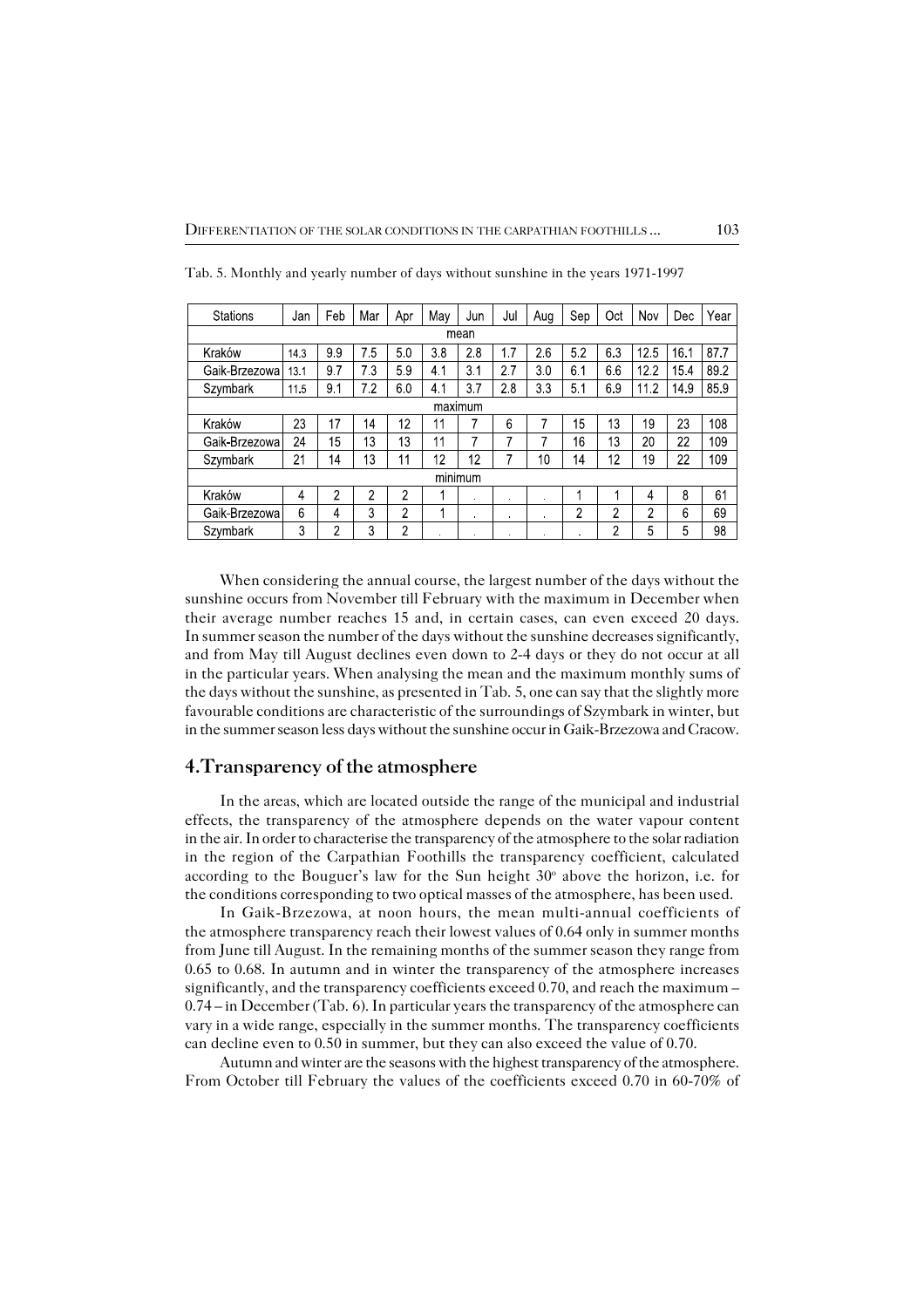| Coefficient<br>values | Jan  | Feb | Mar  | Apr  | May  | Jun  | Jul  | Aug  | Sep  | Oct  | Nov           | Dec  |
|-----------------------|------|-----|------|------|------|------|------|------|------|------|---------------|------|
| Mean                  | 072  | 74  | 0 68 | 0.66 | 0 65 | 0 64 | 0.64 | 0 64 | 0.67 | 74   | 073           | 0.74 |
| Maximum               | 0.78 |     | 0 74 | 0.72 | 0.70 | 0 72 | 0 72 | 0 72 | 74 ل | 076  | 078           | 079  |
| Minimum               | 063  | 064 | 0 55 | 0 53 | 0.57 | 0 49 | 048  | 0 55 | 059  | მ 55 | $0.6^{\circ}$ | 0.67 |

Tab. 6. Mean monthly values of the coefficient of the atmospheric transparency in Gaik−Brzezowa in the years 1971−1997

the cases, in December – over 10% of the cases exceed the value of 0.80. The absolute maximum of the atmosphere transparency recorded in this region during 1971−1997 occurred on 29 November 1984. In the polar−maritime air mass incoming from the south−east under the influence of the anticyclonic system with the centre over the Black Sea, the coefficient of the atmosphere transparency reached the value of 0.856 on that day (Olecki 1992).

The annual variability of the atmosphere transparency in Gaik−Brzezowa, presented in Fig.1, indicates that it does not change significantly from year to year. The transparency coefficients in the particular years are at average in within the limits from 0.60 to 0.75−0.78, and show the maximum and winter and minimum in summer, which is typical for the natural areas. Rare deviations from this evened pattern are undoubtedly the effects of the reservoir constructed in this region. The large decrease in the atmosphere transparency in 1981 was caused by a strong air pollution associated with the constructing of the reservoir (Olecki 1992). On the other hand, the slightly smaller transparency of the atmosphere in the mid−1990s resulted from the higher air humidity in the neighbourhood of the fully operating water reservoir.



Fig. 1. Values of the coefficient of the atmospheric transparency in mid−day hours at cloud− less weather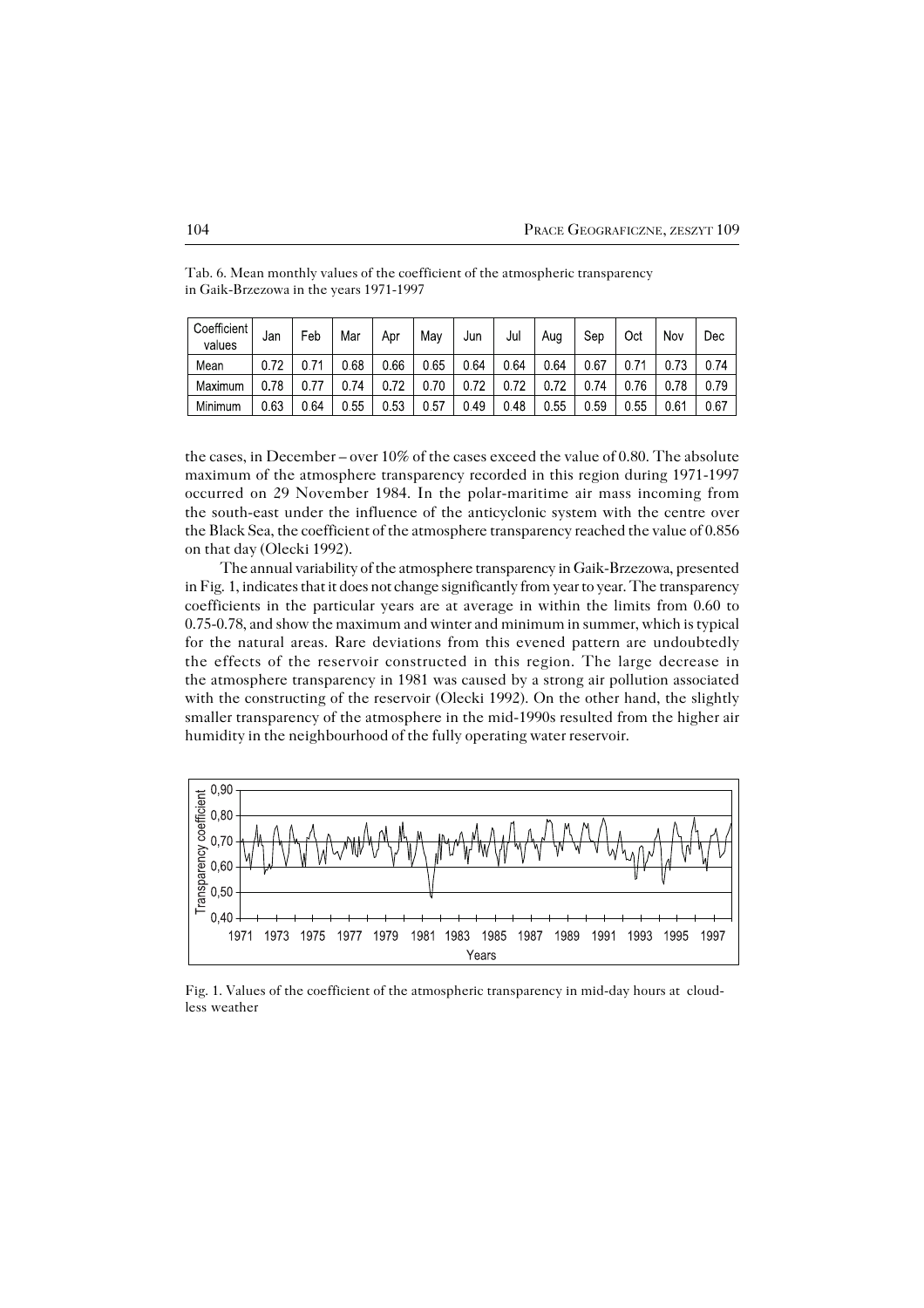### **5. Direct solar radiation**

Under the conditions of the weather without the cloud cover, the direct solar radiation is the fundamental stream of the solar energy reaching the active surface. Its intensity depends on the atmosphere transparency and the height of the Sun above the horizon that controls the number of the optical masses of the atmosphere. Because of that, the intensity of the total radiation varies in the diurnal and nocturnal cycles.

During the weather without the cloud cover or when the cloudiness is small, the intensity of the direct radiation in Gaik−Brzezowa varies during the day usually in agreement with the changes in the height of the Sun. It reaches the highest values during the afternoon hours. Only in the sporadic cases, the daily maximum can occur before noon hours due to the larger transparency of the atmosphere during this part of the day.

As in the case of the diurnal course, the differentiation of the direct radiation in the annual cycle is mainly controlled by the annual changes in the height of the Sun. In December, when the height of the Sun at noon decreases to 16 $^{\circ}$ , and reaches only 22 $^{\circ}$ in the last days of January, the beam of the Solar rays gets through 4 and 2.5 optical masses of the atmosphere, respectively and the direct solar radiation reaches the lowest values in the year. The intensity of the direct radiation varies from 609-610 Wm<sup>-2</sup> (Tab. 7). Due to the higher transparency of the atmosphere in spring months than in summer, the annual maximum of the direct radiation shifts to May or April and reaches about 752 and 749W.m−2. During the full summer season, i.e. from June till August, when the Sun is high above the horizon but provided the decreased transparency of the atmosphere, the intensity of the radiation is smaller. The physical properties of the atmosphere, varying in the particular years, and, first of all, the changes in the water vapour content in the air made the intensity of the direct solar radiation to be highly variable during 1971−1997. It is apparent from Tab.7, which presents the highest and the lowest values, that the intensity varied in the wide range, increasing in certain years much over 800 W m<sup>-2</sup> and decreasing in others even below 500 W m<sup>-2</sup>.

| Intensity | Jar   | Feb   | Mar       | Apr                                   | Mav         | Jun     | Jul   | Aua                                   | Sec   | Oct   | Nov     | Dec   |
|-----------|-------|-------|-----------|---------------------------------------|-------------|---------|-------|---------------------------------------|-------|-------|---------|-------|
| Mean      | 609.4 | 678.5 | 7122      | 749.0                                 | 75151       | 747 3 L | 74881 | 723.8                                 | 707.7 | 700.7 | 657.1 I | 610.4 |
| Maximum   | 7506  |       | 8018 8129 |                                       | 834 7 829 7 |         |       | 867 0   825 9   831 6   818 8   813 9 |       |       |         | 7153  |
| Minimum   | 4312  | 568.0 |           | 483 8   474 5   635 0   539 6   532 7 |             |         |       | 602.4                                 | 501.2 | 4396  | 439.6   | 457.9 |

Tab. 7. Mean monthly values of the intensity of direct solar radiation (W.m−2) on a perpendicular surface in mid−day hours in Gaik−Brzezowa in the years 1971−1997

Under the favourable weather conditions and provided the high transparency of the atmosphere, the intensity of the direct solar radiation can reach very high values exceeding 900 W·m<sup>-2</sup> in the discussed area which is 65% of the Solar constant. The highest value of this radiation, recorded in Gaik−Brzezowa in the period from 1971-1997, occurred on 15 April 1988 and amounted to 976.9 W·m<sup>-2</sup>, that is 71% of the Solar constant.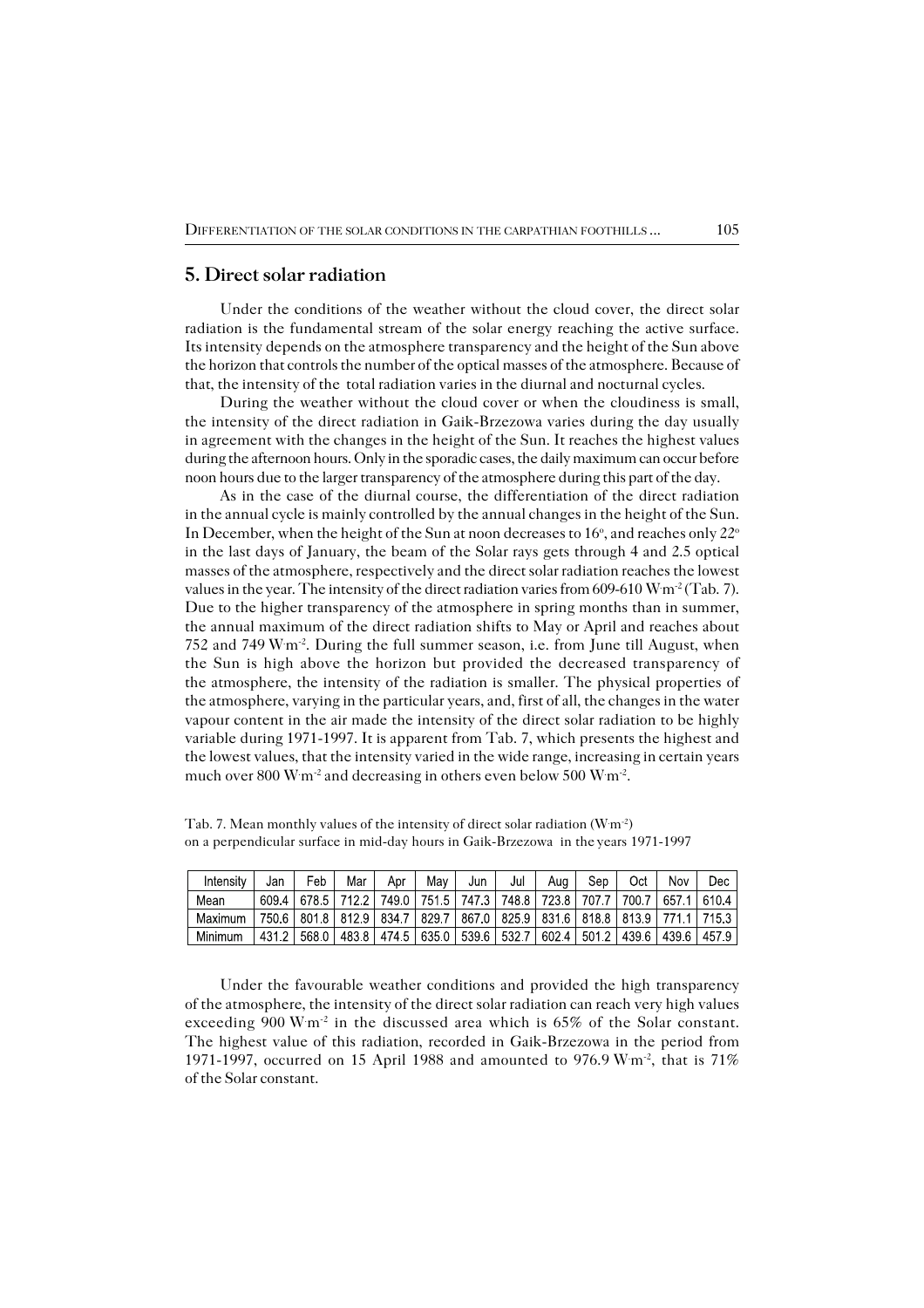From the multi−annual course of the mean monthly intensity of the direct radiation it is evident that the intensity did not change significantly during the whole examined period and ranged within the limits from 500 W $m<sup>2</sup>$  in winter to 800 W $m<sup>2</sup>$  in late spring and summer (Fig. 2). In certain years only, the radiation intensity slightly exceeded 800 Wm<sup>-2</sup> or declined even below 430-440 W·m<sup>-2</sup>, due to the decreased transparency of the atmosphere.



Fig. 2. Direct solar radiation on a perpendicular surface in mid−day hours at cloud−less weather

## **6. Total solar radiation**

Besides the direct radiation, the total solar energy that reaches the active surface consists of the scattered radiation incoming from the entire atmosphere. Under the conditions of the weather without the cloud cover, the scattered radiation at the noon hours makes 30−35% of the total radiation in winter months, and 20−25% in summer. During the year the intensity of the scattered radiation in Gaik−Brzezowa under the conditions of the cloudless weather varies from 90−110 W $m<sup>2</sup>$  in winter months with its minimum in December to 190−210W.m−2 in summer (Tab.8).

The cloudiness increases the role of the scattered radiation. Its proportion in the total radiation rises at the noon hours to 70% in winter and amounts to 50−55% in summer. In the annual course, as in the case of the cloudless weather, its intensity is the lowest in December, and the highest in the summer months when it ranges from 260 to 280 W·m<sup>-2</sup>. In winter, due to the low height of the Sun above the horizon and, therefore, due to the good conditions for scattering, the intensity of the scattered radiation under both the conditions of the cloudless weather and the real cloudiness, does not show more significant differences. In summer, on the other hand, the intensity of the scattered radiation under the real cloudiness is 25−30% higher than under the conditions of the cloudless weather.

The insignificant role, which the scattered radiation plays in the total solar radiation during the cloudless weather, causes the changes in the total radiation to be in agreement with the variations in the direct radiation, and its intensity to depend on the height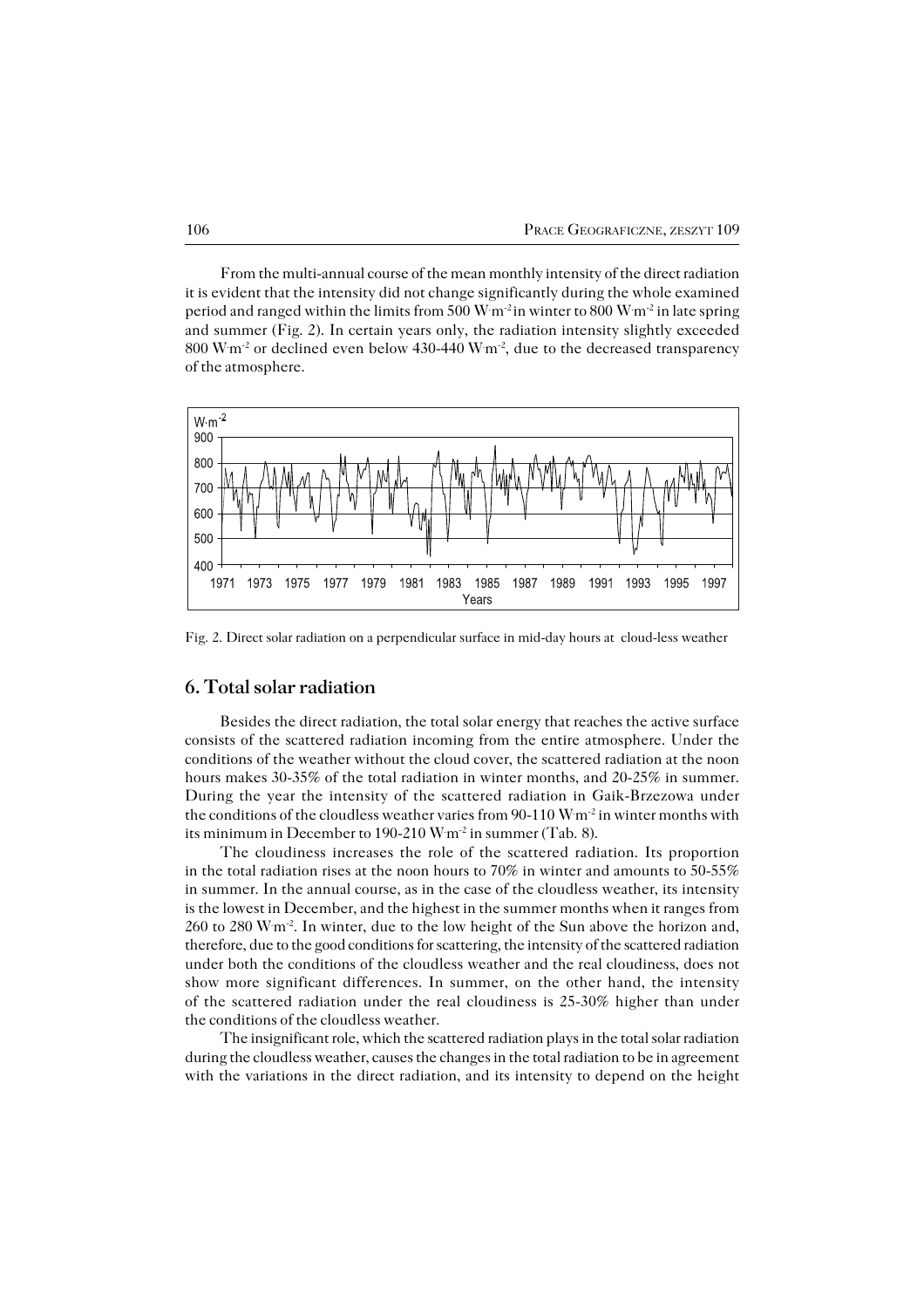| Weather<br>conditions | Jan                | Feb | Mar | Apr | May                 | Jun | Jul | Aug | Sep | Oct | Nov | Dec |
|-----------------------|--------------------|-----|-----|-----|---------------------|-----|-----|-----|-----|-----|-----|-----|
|                       | diffused radiation |     |     |     |                     |     |     |     |     |     |     |     |
| Cloudless             | 105                | 133 | 167 | 188 | 209                 | 188 | 195 | 167 | 160 | 133 | 98  | 91  |
| Mean<br>cloudiness    | 112                | 160 | 230 | 251 | 272                 | 258 | 265 | 251 | 202 | 147 | 105 | 91  |
|                       |                    |     |     |     | total radiation     |     |     |     |     |     |     |     |
| Cloudless             | 300                | 433 | 642 | 782 | 865                 | 879 | 858 | 795 | 663 | 475 | 328 | 258 |
| Mean<br>cloudiness    | 167                | 251 | 391 | 454 | 502                 | 516 | 530 | 537 | 419 | 272 | 167 | 133 |
|                       |                    |     |     |     | reflected radiation |     |     |     |     |     |     |     |
| Cloudless             | 167                | 147 | 174 | 154 | 195                 | 195 | 188 | 188 | 174 | 126 | 98  | 112 |
| Mean<br>cloudiness    | 98                 | 105 | 105 | 98  | 112                 | 126 | 119 | 126 | 105 | 70  | 49  | 56  |
|                       | absorbed radiation |     |     |     |                     |     |     |     |     |     |     |     |
| Cloudless             | 140                | 286 | 468 | 628 | 670                 | 684 | 663 | 607 | 495 | 349 | 230 | 147 |
| Mean<br>cloudiness    | 77                 | 147 | 286 | 356 | 391                 | 391 | 412 | 412 | 314 | 202 | 119 | 77  |

Tab. 8. Mean intensity of solar radiation (W**.**m−2) at cloudless weather and in the conditions of real cloudiness in mid−day hours in Gaik−Brzezowa in the years 1971−1997

of the Sun above the horizon. Therefore, the intensity of the total radiation in Gaik− Brzezowa ranges at average during the year from 260-300 W·m<sup>-2</sup> in December and January to 860−880W.m−2 in the summer months with the maximum in June. Because of the higher transparency of the atmosphere in spring, the curve of the annual course of the total radiation intensity is asymmetrical with respect to the maximum value in June. The more favourable conditions of sunshine duration are in spring when the input of the total radiation is about 35% higher than in autumn.

The cloudiness, because of the moderating or complete elimination of the income of the direct radiation, results in a much lower intensity of the total solar radiation under the real weather conditions than under cloudless weather. The differences reveal the changes in the cloudiness. In Gaik−Brzezowa the highest cloudiness during the year occurs in winter months when it ranges within the limits of 75−80%. The largest number of the cloudy days and the lowest number of the days with the clear weather also occur in this season. In summer the cloudiness is the lowest and amounts to 55−60%, and the number of cloudy days is also lower as out of 150 of such days during the year only 20% occur in summer. Spring is more cloudy than autumn (Hess *et al.* 1979).

Under the conditions of the real cloudiness, the intensity of the total solar radiation varies in the annual course at average from 130 W $m<sup>2</sup>$  in December to 515-540  $Wm<sup>2</sup>$  in summer months (Tab. 8). In winter these values are twice as low in the case of the cloudless weather. In summer, however, due to the lower cloudiness, the differences in the intensity of the total radiation between both the weather types do not exceed 40%.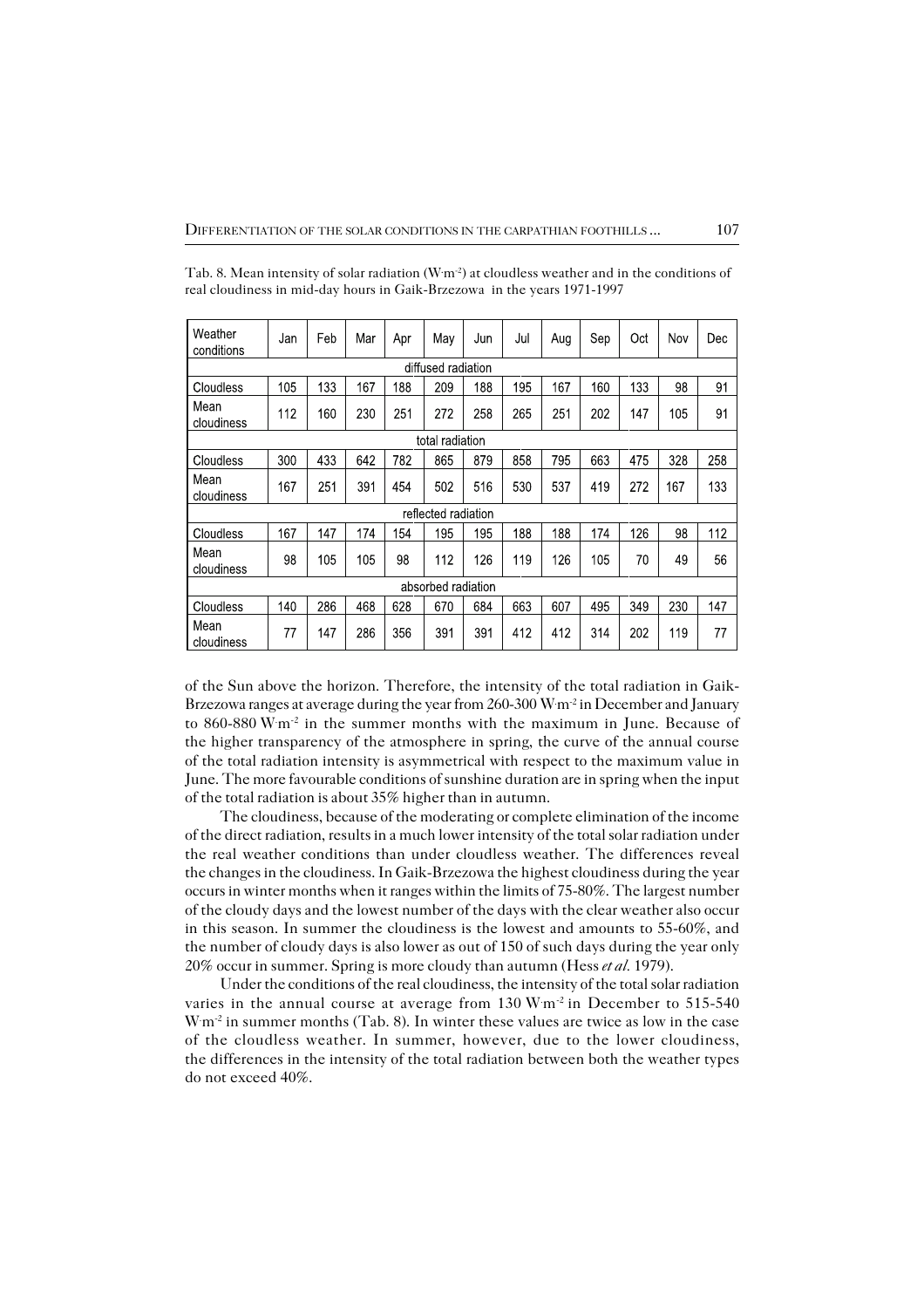## **7. Albedo, radiation reflected from and absorbed by the active surface**

The amount of the solar energy that is absorbed by the active surface depends on its ability to reflect the total radiation. The numerical characteristic of this property is albedo. The albedo of the active surface varies relative to its nature and structure, i.e. to the colour, roughness, humidity etc. The mean albedo of the winter months is controlled by the duration of the snow cover. In the warm half−year the albedo depends on the development phases of the plant cover. Therefore, the albedo varies during the year in the very wide range.

In Gaik−Brzezowa, the albedo ranges annually at average from 40−50% in winter months (from December to February) to 20−25% in the remaining part of the year. While the albedo changes in a small range in the summer season which does not exceed 5% in the particular years, then, in the cool season, it is characterized by a very high variability from year to year. The long−lasting snow cover can result in the mean monthly albedo exceeding 70%. If during the winter months, however, due to the frequent thawing periods, the number of the days with the snow cover is low or if the snow cover occurs sporadically, the albedo can decrease below 20%.

The high values of the albedo of the winter months and low one in the remaining part of the year result in the evened annual course of the intensity of the radiation reflected from the active surface, and the amplitude of the annual oscillations does not exceed 100 W·m<sup>-2</sup>. In Gaik-Brzezowa the intensity of the radiation reflected under the conditions of the cloudless weather ranges during the year from ca 100-110 Wm<sup>-2</sup> in November and December to 190−195W.m−2 in the period from May till August (Tab.8). Under the conditions of the real cloudiness the amount of the reflected energy is 40−50% lower in winter, and 30−35% in summer.

The part of the solar energy that is not reflected but absorbed by the active surface, is converted into the heat energy and controls the thermal conditions of this surface and of the adjacent surfaces of the atmosphere. The amount of the absorbed energy mainly depends on the total solar radiation and albedo. Therefore, in Gaik−Brzezowa in the summer season when the values of the albedo are low, the active layer absorbs about 75%, but in winter when the albedo is high – it absorbs 50−60% at average, and in certain years only 30% of the total incoming radiation.

When there is the cloudless weather, during the noon hours, the intensity of the absorbed radiation varies during the year from 140−150W.m−2 in December and January to over 680 W $m<sup>2</sup>$  in June (Tab. 8). Under the conditions of the real cloudiness, the mean intensity of the radiation absorbed by the surface in summer is 40%, and in winter even 50% lower than under the conditions of the cloudless sky. Then, it ranges from 75−80W.m−2 in winter to 410−420W.m−2 in July and August.

## **8. Conclusions**

The analysis of the series of sunshine duration records in Cracow and in other parts of Europe indicates that the sunshine duration has the tendency to decline in its multi−